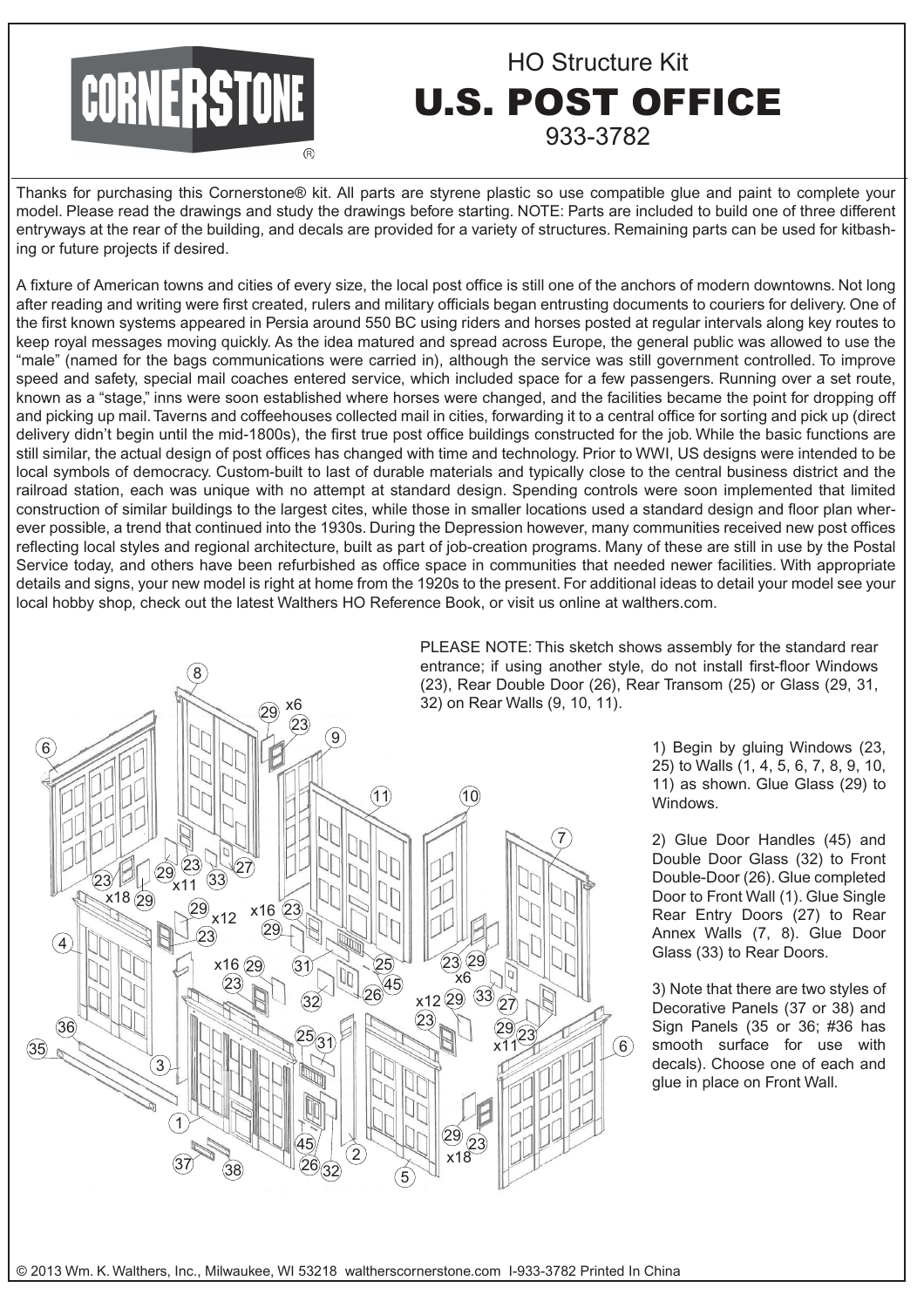

point of a small pin or hobby knife blade and

apply more Micro Sol®

any trapped air bubbles. Prick them with the